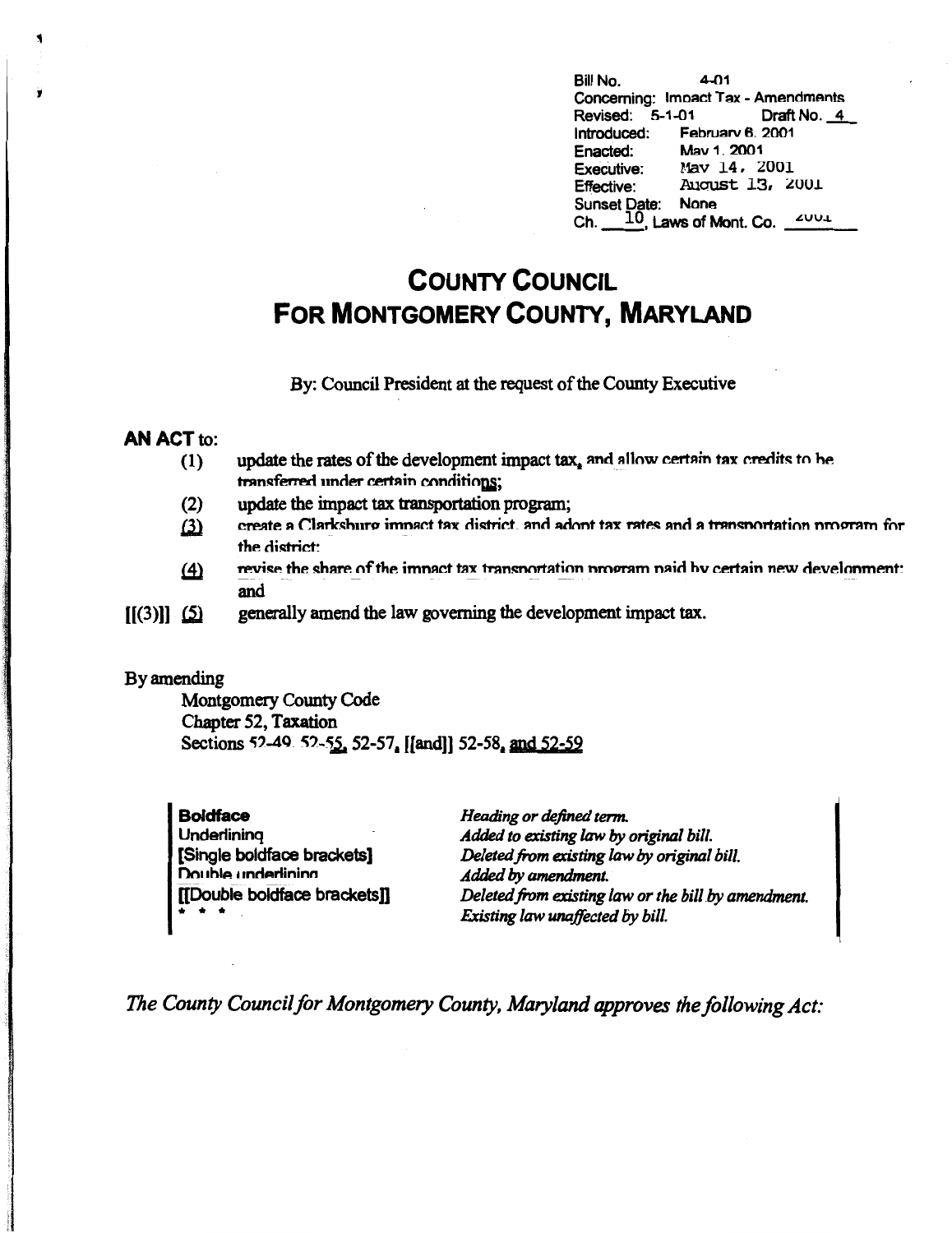**4** 

۰

| l              | Sec 1. Sections 52-49. 52-55. 52-57, [[and]] 52-58, and 52-59 are amended |                                                                            |  |  |  |
|----------------|---------------------------------------------------------------------------|----------------------------------------------------------------------------|--|--|--|
| $\overline{2}$ | as follows:                                                               |                                                                            |  |  |  |
| 3              | $52-49.$                                                                  | Imposition and applicability of development impact taxes.                  |  |  |  |
| 4              |                                                                           |                                                                            |  |  |  |
| 5              | (c)                                                                       | The following impact tax districts are established[[:]]. consisting of the |  |  |  |
| 6              |                                                                           | following Planning Policy Areas as described in the Annual Growth          |  |  |  |
| 7              |                                                                           | Policy:                                                                    |  |  |  |
| 8              |                                                                           | Germantown: Germantown East, Germantown Town Center, and<br>(1)            |  |  |  |
| 9              |                                                                           | Germantown West:                                                           |  |  |  |
| 10             |                                                                           | Eastern Montgomery County: Fairland/White Oak and Cloverly.<br>(2)         |  |  |  |
| 11             |                                                                           | Clarksburg: Clarksburg.<br>$\Omega$                                        |  |  |  |
| 12             |                                                                           |                                                                            |  |  |  |
| 13             | $52 - 55.$                                                                | Credits.                                                                   |  |  |  |
| 14             |                                                                           |                                                                            |  |  |  |
| 15             | (b)                                                                       | A property owner may construct an improvement listed in the                |  |  |  |
| 16             |                                                                           | impact tax district transportation program. Construction of the            |  |  |  |
| 17             |                                                                           | improvement, however, must be in addition to all other on-site             |  |  |  |
| 18             |                                                                           | transportation improvements required by the County or the                  |  |  |  |
| 19             |                                                                           | Planning Board as a condition of subdivision, site plan, or other          |  |  |  |
| 20             |                                                                           | development approval.                                                      |  |  |  |
| 21             |                                                                           | (1)                                                                        |  |  |  |
| 22             |                                                                           | (2)                                                                        |  |  |  |
| 23             |                                                                           | The County must not provide a refund for a credit which is<br>(3)          |  |  |  |
| 24             |                                                                           | greater than the applicable development impact tax. If,                    |  |  |  |
| 25             |                                                                           | however, the amount of the credit exceeds the amount of                    |  |  |  |
| 26             |                                                                           | the development impact tax due, the property owner may                     |  |  |  |

-2-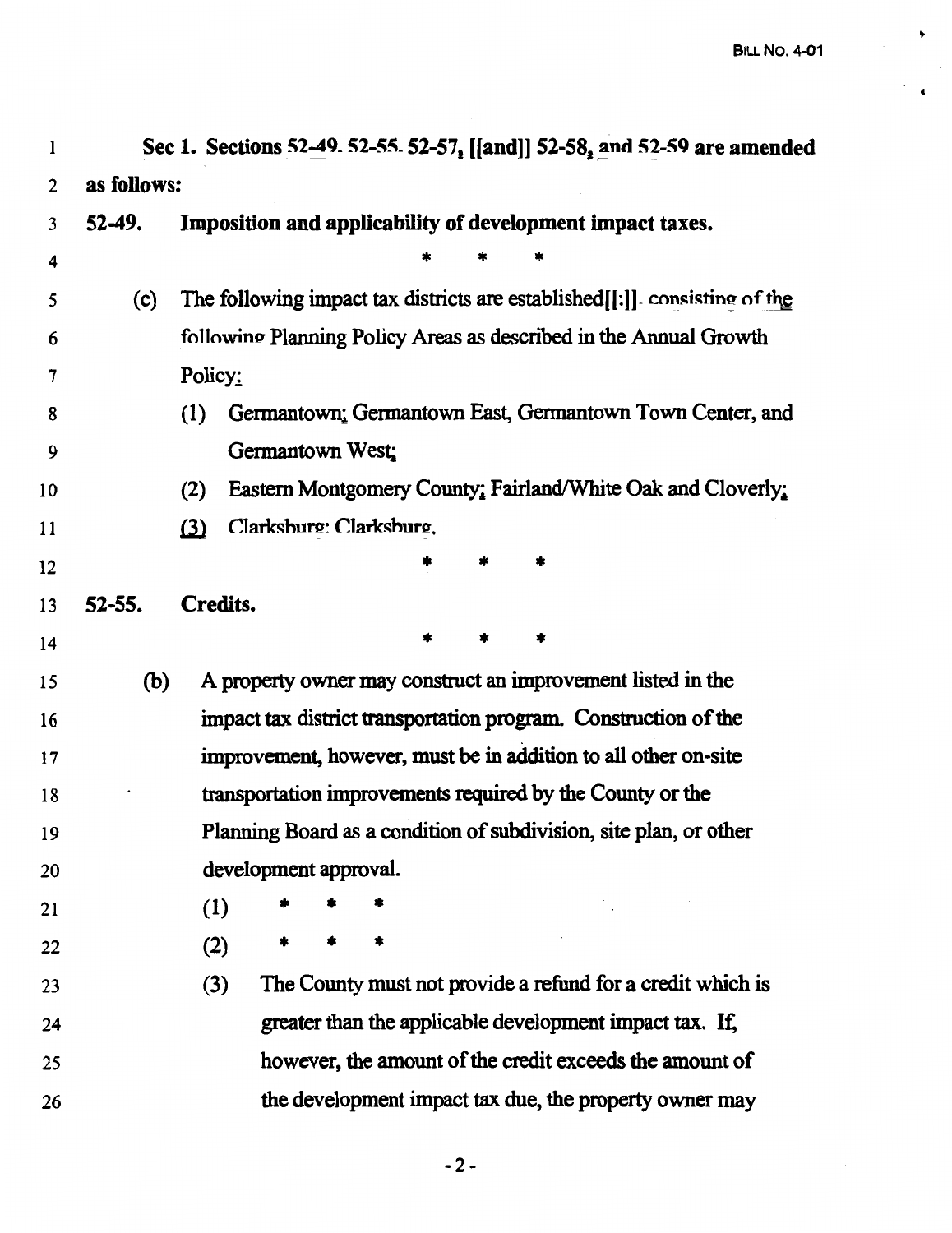**BILL NO. 4-01** 

| 27 |            | apply the excess credit toward the development impact                     |
|----|------------|---------------------------------------------------------------------------|
| 28 |            | taxes imposed on other building permits for development                   |
| 29 |            | [[on the same site]] in the same imnact tax district and with             |
| 30 |            | the same ownership. In this Section. a numerty has the                    |
| 31 |            | same ownershin as another property if the same legal                      |
| 32 |            | entity owns at least 30% of the equity in both properties.                |
| 33 |            |                                                                           |
| 34 | <u>(e)</u> | Any property owner who, before May 1, 2001, built all or part of a        |
| 35 |            | project in the Clarksburg impact tax district which is listed in the      |
| 36 |            | impact tax transportation program (including building any mad which       |
| 37 |            | would be widened under the program) is entitled to a credit equal to      |
| 38 |            | the reasonable cost of the improvement. The Department of Public          |
| 39 |            | Works and Transportation must calculate the credit. The Denartment        |
| 40 |            | must not give a refund for a credit earned under this subsection.         |
| 41 | 血          | A property owner may transfer a credit against the development impact     |
| 42 |            | tax to another property owner in the impact tax district where the credit |
| 43 |            | originated if the transferor received the credit on or before August 7.   |
| 44 |            | 1992 in exchange for the sale of land to the County. The transferee is    |
| 45 |            | entitled to the amount of credit transferred to it, un to the amount of   |
| 46 |            | unnaid imnact tax the transferee owes. The Denartment must not give a     |
| 47 |            | refund for a credit used under this subsection. The Denartment must not   |
| 48 |            | allow more than \$2.750.000 in credits under this subsection.             |
| 49 | $52 - 57.$ | [Per-unit development] Development impact taxes; methodology.             |
| 50 |            | *]]<br>II                                                                 |
| 51 | (a)        | [The methodology for determination of per-unit development]]              |
| 52 |            | Development impact taxes [[is as follows]] must be calculated             |
| 53 |            | by the following process:                                                 |

×

The Second Service Control of the Control of the County

 $-3-$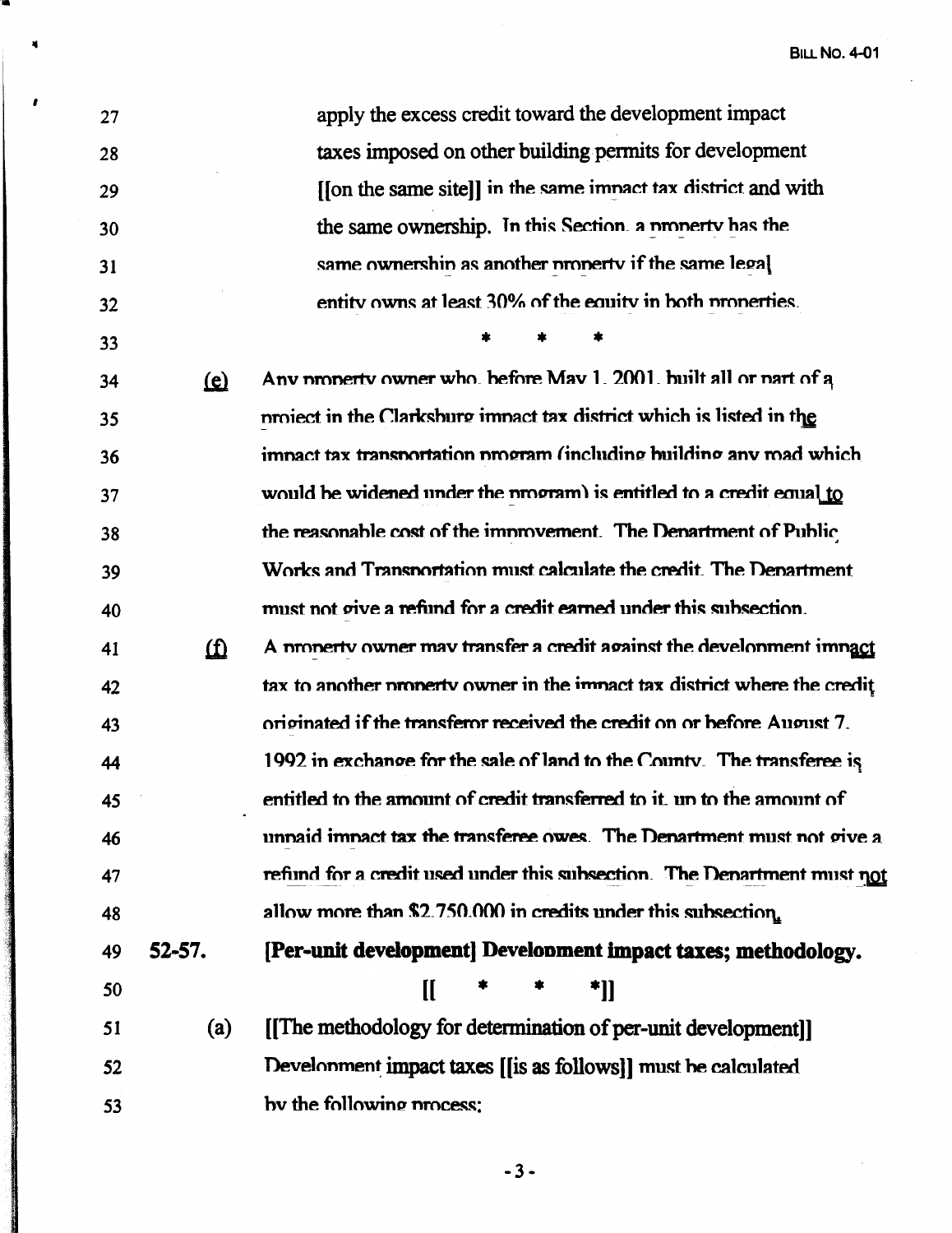**BILL No. 4-01** 

**'fl** 

 $\bullet$ 

| 54 | $\ast$<br>*                                                                    |
|----|--------------------------------------------------------------------------------|
| 55 | [[Calculate the ratio of possible residential development]<br>(7)              |
| 56 | (ceiling development minus existing residential development                    |
| 57 | as computed in step 1) to ceiling residential development.                     |
| 58 | Similarly, calculate the ratio of possible nonresidential                      |
| 59 | development to ceiling nonresidential development.                             |
| 60 | Compute a weighted-average ratio of possible development                       |
| 61 | to ceiling development for an impact tax district based upon                   |
| 62 | the trip impact values of possible residential and                             |
| 63 | nonresidential development. This weighted-average ratio                        |
| 64 | represents the share of the cost of impact highway                             |
| 65 | improvements to be borne by new development; where the                         |
| 66 | ratio exceeds 50 percent, a proportion of 50 percent must be                   |
| 67 | used, under subsection 52-47(e). The new development                           |
| 68 | share, without adjustment for the reduced office and                           |
| 69 | industrial rates, for each impact tax district is:                             |
| 70 | $(A)$ Germantown  50.00%                                                       |
| 71 | Eastern Montgomery County 44.75<br>(B)                                         |
| 72 | New development shares are calculated only when an impact tax                  |
| 73 | district is established; they are not recalculated every 2 years.              |
| 74 | Multiply [[these shares]] 50% by the pro rata cost per unit for each           |
| 75 | land use category (calculated in Step 6) to determine the [[per-               |
| 76 | unit]] development impact tax for each land use category.                      |
| 77 | The [per-unit] development impact [taxes] tax rates for each impact tax<br>(b) |
| 78 | district are [[as follows]]:                                                   |
| 79 | Tax per Dwelling Unit or per [1,000] Square [Feet] Foot of Gross Floor Area    |
| 80 | (GFA)                                                                          |

-4-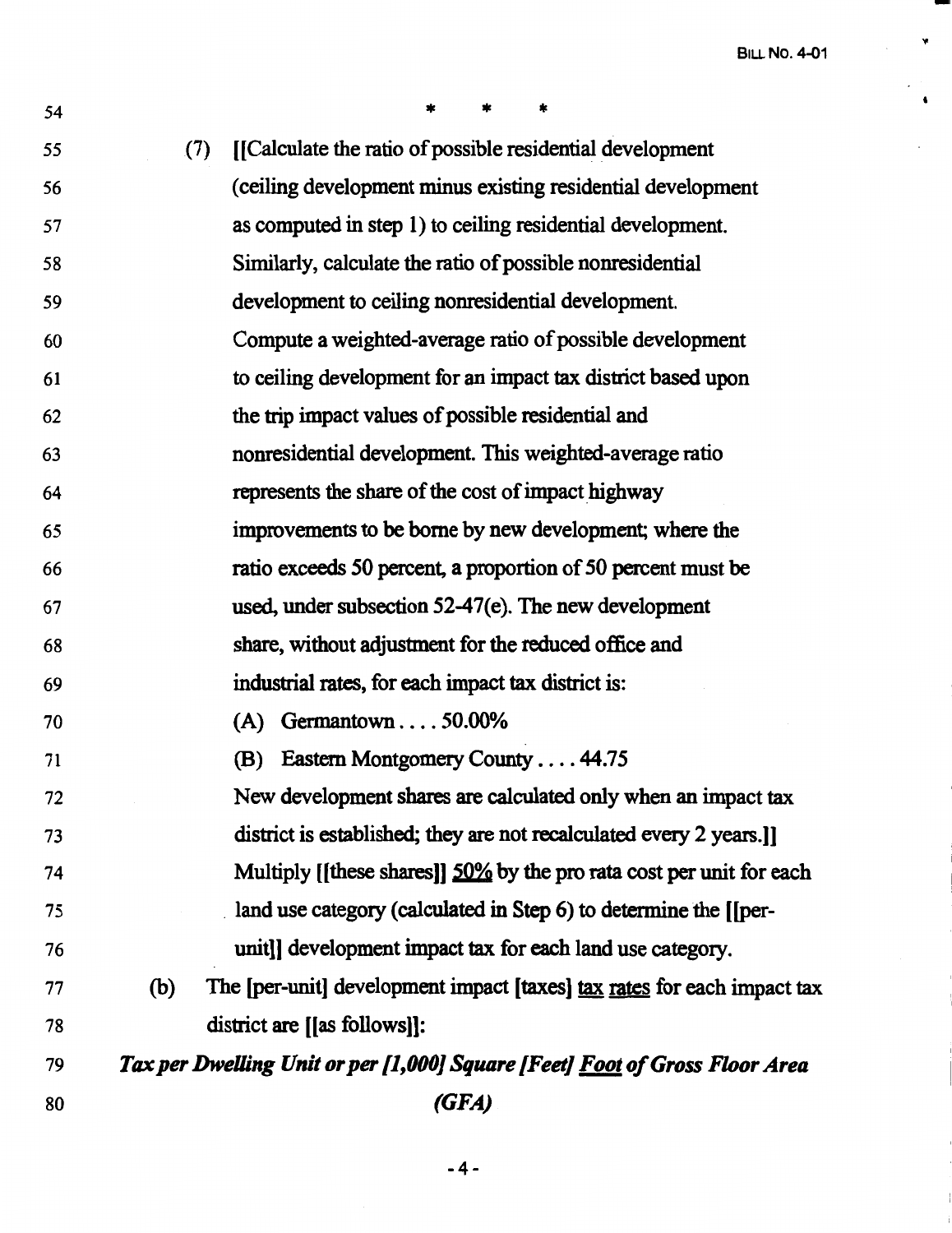|    | Land Use Type                                                                    | Germantown                                 | Eastern<br>Montgomery<br>County          | Clarkshurg     |
|----|----------------------------------------------------------------------------------|--------------------------------------------|------------------------------------------|----------------|
|    | Single-family<br>residential (per<br>dwelling unit)                              | [\$2,378.00]<br>$[[\$2,473]]$ \$2,492      | [\$1,558.00]<br>$[[\$1,620]]\$1,727$     | <u>\$2,753</u> |
|    | Multifamily<br>residential (per<br>dwelling unit)                                | [\$1,712.00]<br><u>[[\$1,780]] \$1,794</u> | [\$1,122.00]<br>$[[\$1,167]]$ \$1,243    | <u>\$1.981</u> |
|    | Multifamily-senior<br>residential (per<br>dwelling unit)                         | $[$507.00]$ $[$527]$ ]<br><u>\$531</u>     | $[$332.00]$ $[$345]$ ]<br><u>\$368</u>   | \$573          |
|    | Office (per [1,000]<br>$sq.$ ft. GFA)                                            | $[$1,000,00]$ $$2$                         | $$1,000.00]$ \$2                         | \$2            |
|    | Industrial (per<br>$[1,000]$ sq. ft.<br>GFA)                                     | [\$500.00] <u>\$1</u>                      | [\$500.00] <u>\$1</u>                    | \$1            |
|    | Retail (per [1,000]<br>sq. ft. GFA)                                              | [\$4,849.00]<br><u>[[\$5.04]] \$5.08</u>   | [\$3,177.00]<br><u>[[\$3.30]] \$3.52</u> | \$5.61         |
|    | Places of worship<br>(per [1,000] sq. ft.<br>GFA)                                | $[$280.00]$ \$.29                          | [\$183.00] <u>[[\$.19]]</u><br>\$.20     | \$.32          |
|    | Private elementary<br>and secondary<br>schools (per<br>$[1,000]$ sq. ft.<br>GFA) | $[$466.00]$ \$.48                          | [\$305.00] [[ <u>\$.32]]</u><br>\$.33    | \$.53          |
|    | Other<br>nonresidential (per<br>$[1,000]$ sq. ft.<br>GFA)                        | [\$5,362.00]<br><u>[[\$5.58]] \$5.62</u>   | [\$3,514.00]<br><u>[[\$3.65]] \$3.89</u> | \$6.20         |
| 81 |                                                                                  | [[<br>*                                    | *]]                                      |                |

..

*I* 

82 **S2-S8. Impact tax district transportation program.**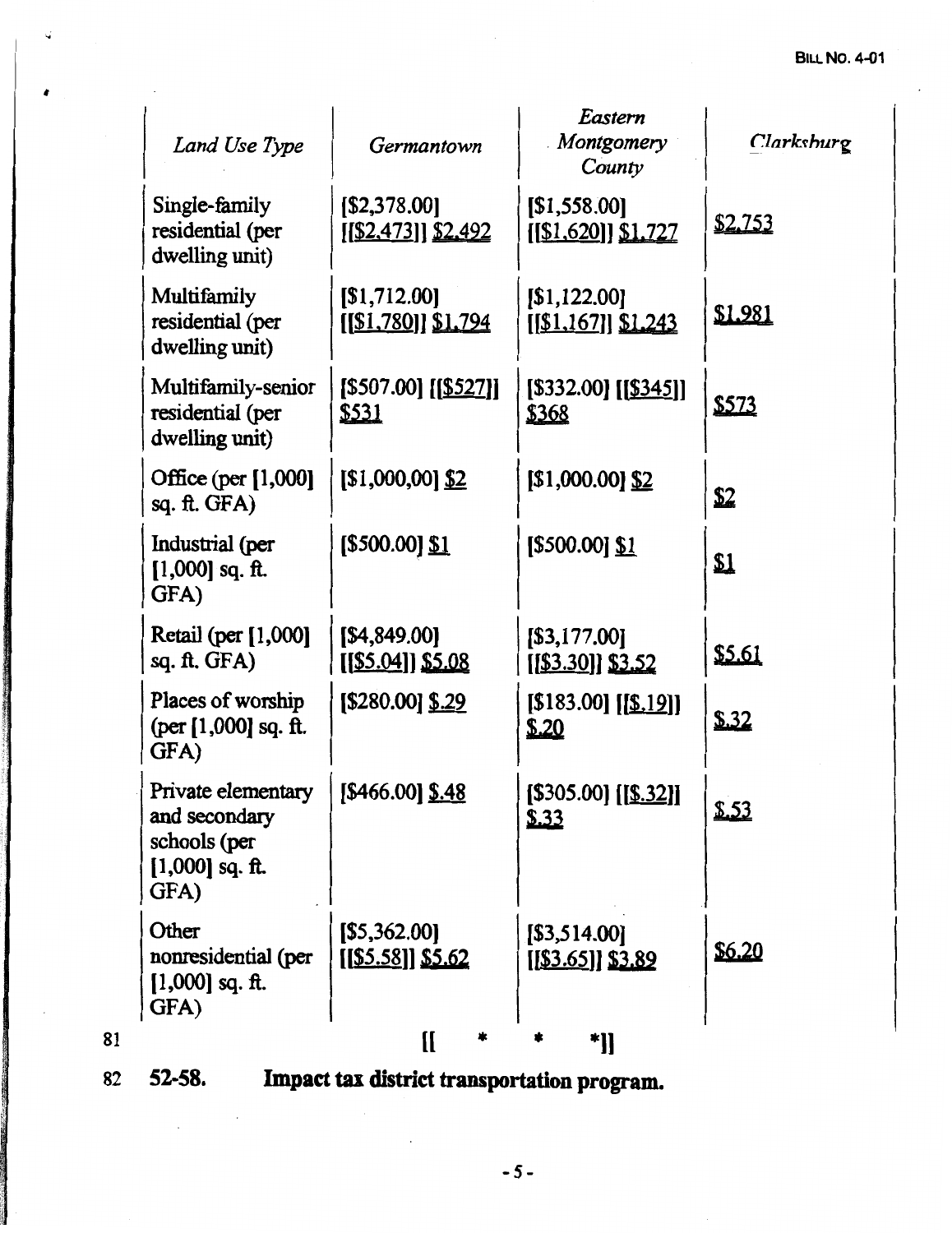$\cdots$ 

83 The impact tax district transportation program is as follows:

| <b>Road Name</b>                                                | Limits                                                                               | Improvement                                                                                                                                                                            | Cost                                  | Timing<br>(Completion by<br>FY 99-2004<br>Denoted by *)                                                                          |
|-----------------------------------------------------------------|--------------------------------------------------------------------------------------|----------------------------------------------------------------------------------------------------------------------------------------------------------------------------------------|---------------------------------------|----------------------------------------------------------------------------------------------------------------------------------|
| (a) Germantown:                                                 |                                                                                      |                                                                                                                                                                                        |                                       |                                                                                                                                  |
| Century                                                         | Northern                                                                             | 4-Lane                                                                                                                                                                                 | \$2.085.000                           |                                                                                                                                  |
| <b>Boulevard</b>                                                | terminus $(2001)$                                                                    | <b>Undivided</b>                                                                                                                                                                       |                                       |                                                                                                                                  |
|                                                                 | to 1000' north                                                                       | Construct                                                                                                                                                                              |                                       |                                                                                                                                  |
| Great<br>Seneca<br>Highway                                      | Middlebrook<br>Road to Great<br><b>Seneca Creek</b>                                  | $[6]4$ -Lane<br>Divided<br>Construct                                                                                                                                                   | [\$25,075,000.]<br>00<br>\$14,700,000 | $*$ (Part): 4L from<br>Middlebrook to<br><b>Great Seneca</b><br>Creek                                                            |
| Eastern<br>Arterial (M-<br>83)                                  | Northern<br><b>Planning Area</b><br>Boundary to<br><b>Great Seneca</b><br>Creek      | 6-Lane Divided<br>Construct with<br>an Interchange at<br>$M-61$                                                                                                                        | [\$36,504,000.<br>00]<br>\$38.059.000 |                                                                                                                                  |
| Father<br>Hurley<br>Boulevard/<br><b>Ridge Road</b><br>$(M-27)$ | $MD 27$ to $MD$<br>118 Relocated                                                     | <b>6-Lane Divided</b><br>Construct from<br>MD 27 to Crystal<br>Rock Drive, with<br>an interchange at<br>I-270 and 4L<br>divided from<br>Wisteria Drive to<br><b>MD118</b><br>Relocated | [\$53,962,000.<br>00]<br>\$62.788.000 | *(Part): $6L$ from<br>Crystal Rock to<br>$A-19$<br>w/interchange at<br>I-270; 4L from<br>A-19 to MD 27;<br>21 A-254 to MD<br>118 |
| <b>MD 118</b><br><b>Relocated</b>                               | 2000' south of<br>Clopper Road to<br>Wisteria Drive<br>and from I-270<br>to $MD$ 355 | 6L Divided<br>Construct from<br>MD 355 to I-270<br>& from Wisteria<br>Drive to<br>Riffleford Road                                                                                      | [\$34,952,000.<br>00]<br>\$35,935,000 | *(Part): $6L$ from<br>Wisteria Drive to<br>MD 117 and I-<br>270 to MD 355;<br>2L from MD 117<br>to 2000' south                   |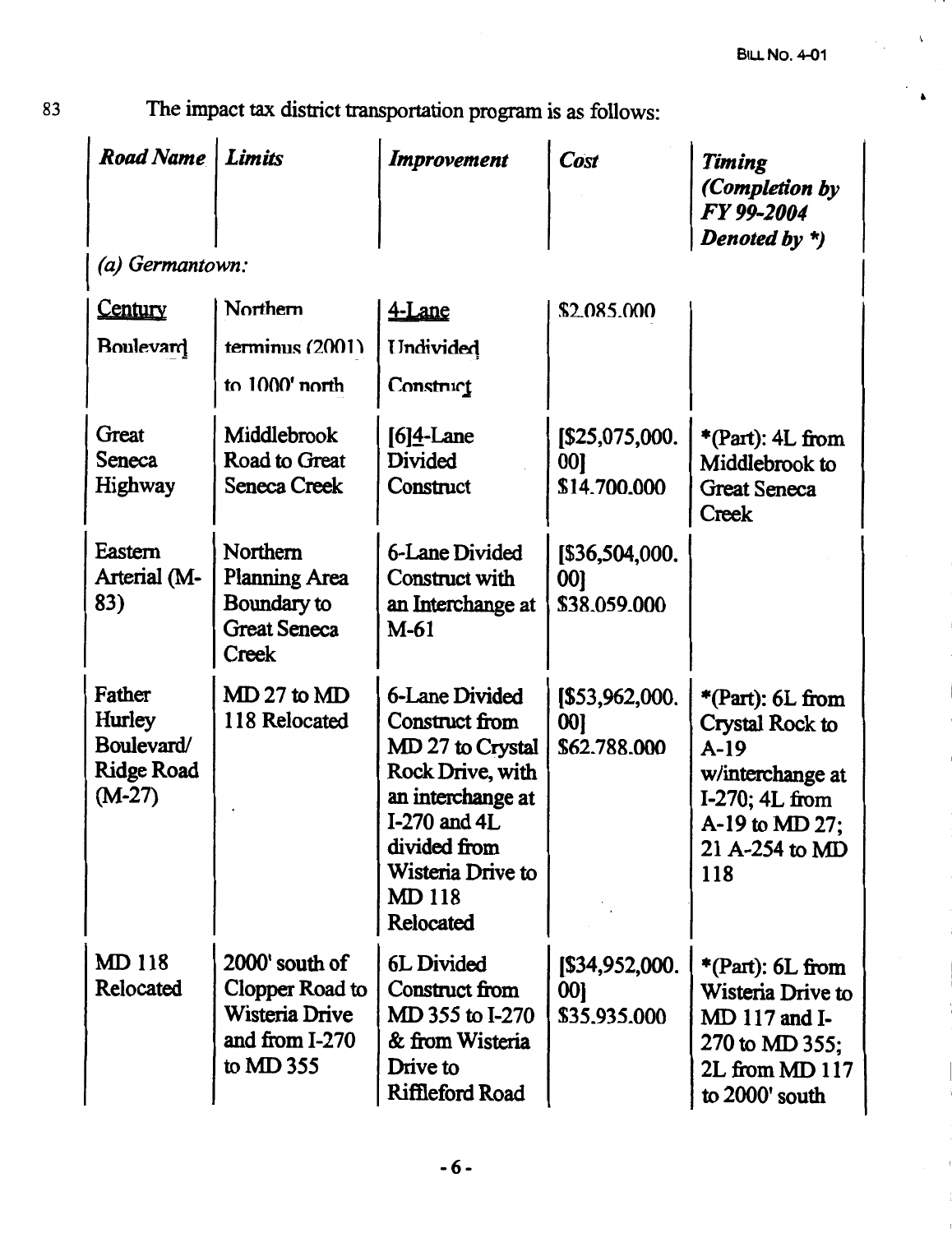### **BILL No. 4-01**

| German-<br>town Rd.<br>Extended<br>$(M-61)$ | MD 355 to<br><b>Watkins Mill</b><br>Rd.                          | 6-Lane Divided<br>Construct                                                                                                                                                          | [\$6,079,000.0<br> 0 <br>\$11.113.000  |                                                                                                |
|---------------------------------------------|------------------------------------------------------------------|--------------------------------------------------------------------------------------------------------------------------------------------------------------------------------------|----------------------------------------|------------------------------------------------------------------------------------------------|
| Crystal<br><b>Rock Drive</b>                | MD 118 to M-<br>27                                               | Add 2 lanes                                                                                                                                                                          | [\$5,441,000.0<br>01<br>\$6,225,000    |                                                                                                |
| Middle-<br>brook Road                       | M-27 to Eastern<br>Arterial                                      | 4L Divided<br>Reconstruct from<br>$M-83$ to $MD$<br>355; 6L divided<br>reconstruct from<br>MD 355 to Great<br>Seneca<br>Highway; add 2L<br>from Great<br>Seneca Highway<br>to $M-27$ | [\$20,011,000.]<br>00]<br>\$20.897.000 | *(Part): $6L$ from<br><b>Great Seneca</b><br>Highway to I-<br>270, 6L from I-<br>270 to MD 355 |
| <b>Watkins</b><br>Mill Road<br>$(A-17)$     | $M-83$ to<br><b>Planning Area</b><br>Boundary                    | 4-Lane<br>Undivided<br>Reconstruct                                                                                                                                                   | [\$4,998,000.0<br>01<br>\$5.322.000    |                                                                                                |
| $A-19$<br>(Observa-<br>tion Drive)          | <b>MD118</b><br>Relocated to<br><b>Planning Area</b><br>Boundary | 4-Lane<br>Undivided<br>Construct with<br>$M-27$<br>Interchange                                                                                                                       | [\$36,847,000.<br>00]<br>\$37.518.000  | $*(Part); 4L from$<br><b>MD118</b><br>Relocated<br>through<br>Milestone<br>development         |
| Waring<br><b>Station</b><br>Road            | Wisteria Drive<br>to Clopper Road                                | 4-Lane<br>Undivided<br>Reconstruct                                                                                                                                                   | [\$4,449,000.0<br>01<br>\$4.619.000    |                                                                                                |
| $A - 254$                                   | <b>MD118</b><br>Relocated to<br><b>Great Seneca</b><br>Highway   | 4-Lane<br>Undivided<br>Construct                                                                                                                                                     | [\$2,233,000.0]<br>01<br>\$3.063,000   | *(Part): 4L from<br><b>MD118</b><br>Relocated to<br><b>Great Seneca</b><br>Highway             |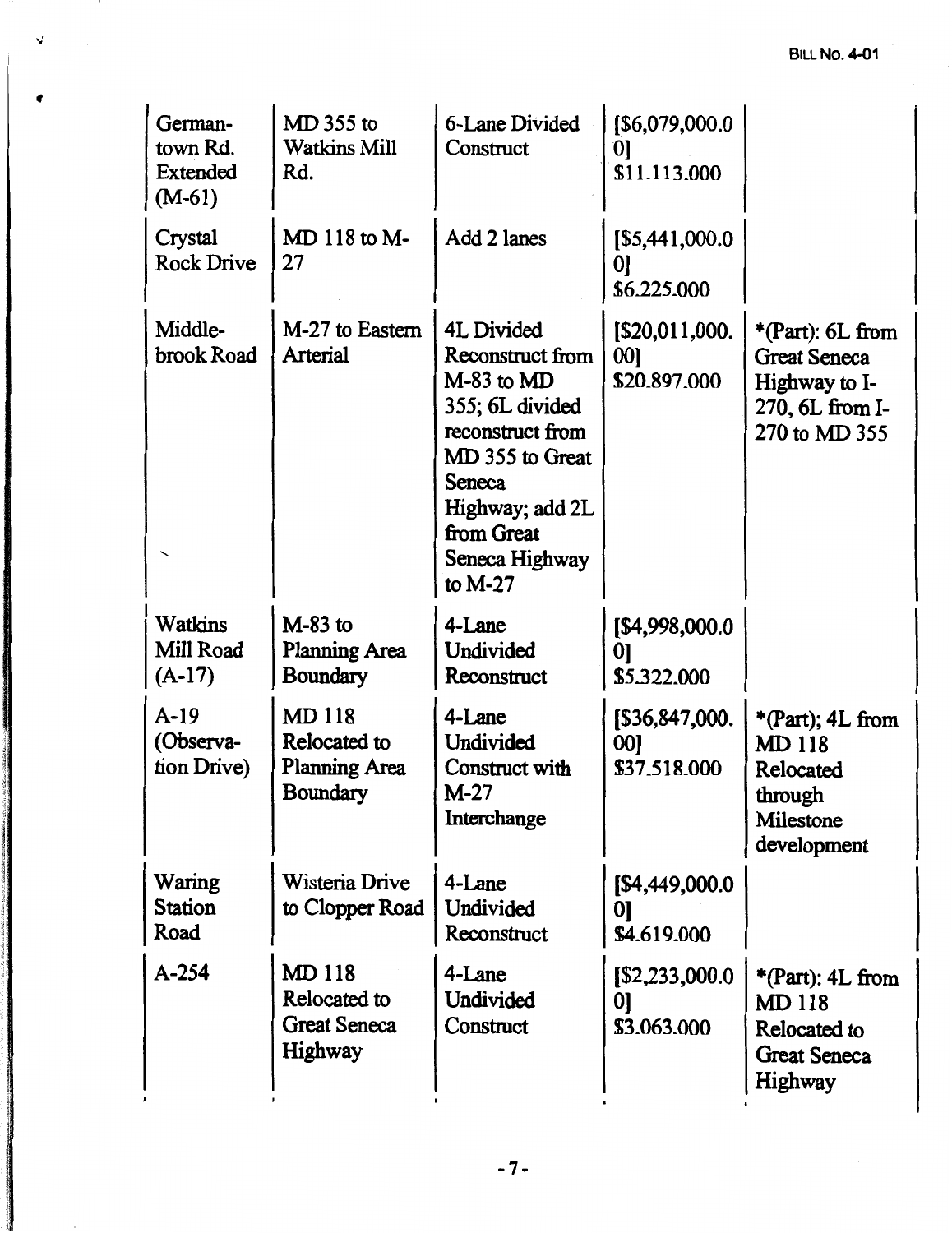$\lambda$ 

|    | $I-4$<br>(Northern<br>Crossing)      | Century<br>Boulevard to<br>Observation<br>Drive         | 4-Lane<br>Undivided<br>Construct                                                                                                            | [\$8,672,000.0<br> 0 <br>\$9.643,000              |                                      |
|----|--------------------------------------|---------------------------------------------------------|---------------------------------------------------------------------------------------------------------------------------------------------|---------------------------------------------------|--------------------------------------|
|    | Park and<br><b>Ride Lots</b>         | <b>Planning Area</b>                                    | 2550 spaces                                                                                                                                 | \$16,320,000.<br>00]<br>\$16.575.000              | *(Part) 769<br>spaces                |
|    | German-<br>town<br>Transit<br>Center | <b>MD</b><br>118/Century<br>Blvd.                       | Construct 200-<br>space park $\&$<br>ride                                                                                                   | [\$2,604,000.0<br>$\boldsymbol{0}$<br>\$1,913,000 |                                      |
|    | Total                                |                                                         |                                                                                                                                             | [\$258,147,000.00]                                | [[\$268.370.000]] \$270.455.000      |
|    | 50%                                  |                                                         |                                                                                                                                             | [\$129,074,000.00]                                | [[\$134.185.000]] \$135.227.500      |
| 84 |                                      | (b) Eastern Montgomery County:                          |                                                                                                                                             |                                                   |                                      |
|    | $[IA-287]$                           | E. Randolph<br>Road Relocated<br>to P.G. County<br>Line | 4-Lane<br>Undivided<br>Reconstruct                                                                                                          | [\$1,883,000.<br>00]<br>\$1.979.000]]             |                                      |
|    | <b>Briggs</b><br>Chaney<br>Road      | Automobile<br>Boulevard to<br>P.G. County<br>Line       | 4-6 Lane<br>Reconstruct                                                                                                                     | [\$11,570,000<br>.00]<br>\$14.668.000             | $*$ (Part):<br>Reconstruct<br>bridge |
|    | Fairland<br>Road                     | E. Randolph<br>Road Relocated<br>to P.G. County<br>Line | 4-Lane<br>Undivided<br>Reconstruct from<br>U.S. 29 to P.G.<br>County Line and<br>add 2L from E.<br>Randolph Road<br>to Old Columbia<br>Pike | [\$18,156,000]<br>.001<br>\$18.716.000            |                                      |

 $\bar{z}$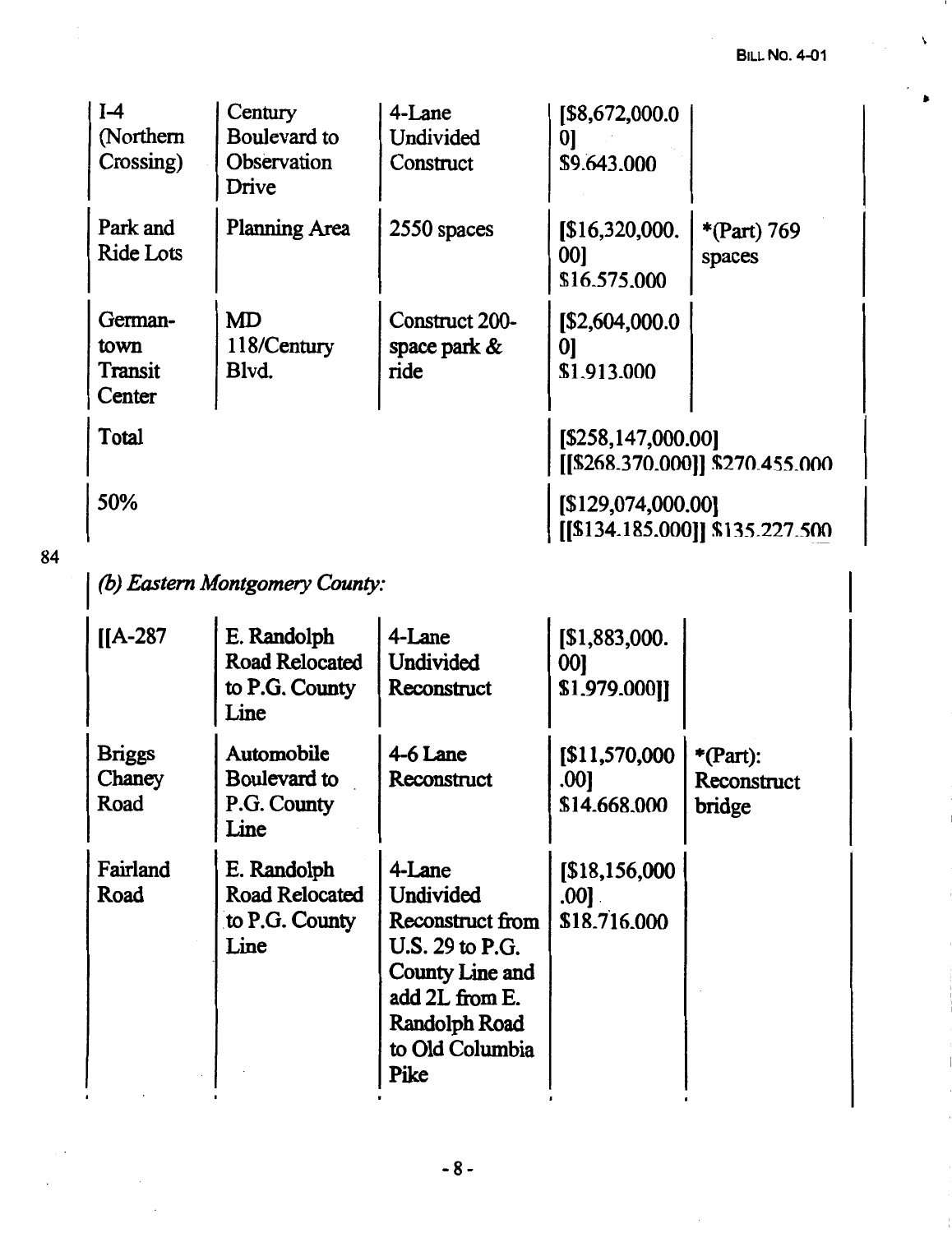| Greencastle<br>Road                | Robey Road to<br>P.G. County<br>Line              | 4-Lane<br>Undivided<br>Reconstruct | [\$3,866,000.<br>001<br>\$3.257.000    |                                |
|------------------------------------|---------------------------------------------------|------------------------------------|----------------------------------------|--------------------------------|
| <b>Norbeck</b><br>Road<br>Extended | Layhill Road to<br>New Hampshire<br>Avenue        | 2-Lane Construct                   | [\$28,403,000]<br>.001<br>\$27.115.000 |                                |
| [Musgrove]<br>Road                 | U.S. 29 to<br><b>Fairland Road</b>                | 4-Lane<br>Undivided<br>Reconstruct | [\$2,361,000.<br>00]<br>\$2.483.000]]  |                                |
| East<br>Randolph<br>Road           | <b>Burkhart Street</b><br>to Old<br>Columbia Pike | 4-Lane<br>Undivided<br>Reconstruct | [\$10,878,000]<br>.001<br>\$12.477.000 | $\ast$                         |
| Park-and-<br><b>Ride Lots</b>      |                                                   | 1814 spaces                        | [\$11,609,000<br>.001<br>\$11.791.000  | *                              |
| Total                              |                                                   |                                    | [\$88,726,000.00]                      | [[\$103.504.000]] \$88.024.000 |
| [[44.75%]] 50%                     |                                                   |                                    | [\$39,705,000.00]                      | [[\$46.318.000]] \$44.012.000  |

## **85**

| $(c)$ Clarkshuro:     |                      |                          |             |
|-----------------------|----------------------|--------------------------|-------------|
| Foreman Blvd          | MD 355 to A-305      | <b>Construct 2 lanes</b> | \$1,605.035 |
| $(A - 306)$           |                      |                          |             |
| <b>Gateway Center</b> | $A-260$ to $A-301$   | Widen to 4 lanes         | \$3.602.537 |
| Drive $(A-300)$       |                      | divided                  |             |
| Midcounty             | Brink Road to MD 27  | <b>Construct 6 lanes</b> | \$8.728.439 |
| Highway (M-83)        |                      | divided                  |             |
| Midcounty             | MD 27 to (Stringtown | Construct 2/4 lanes      | \$38,516291 |
| Highway (A-           | Road) MD 355         | divided                  |             |
|                       |                      |                          |             |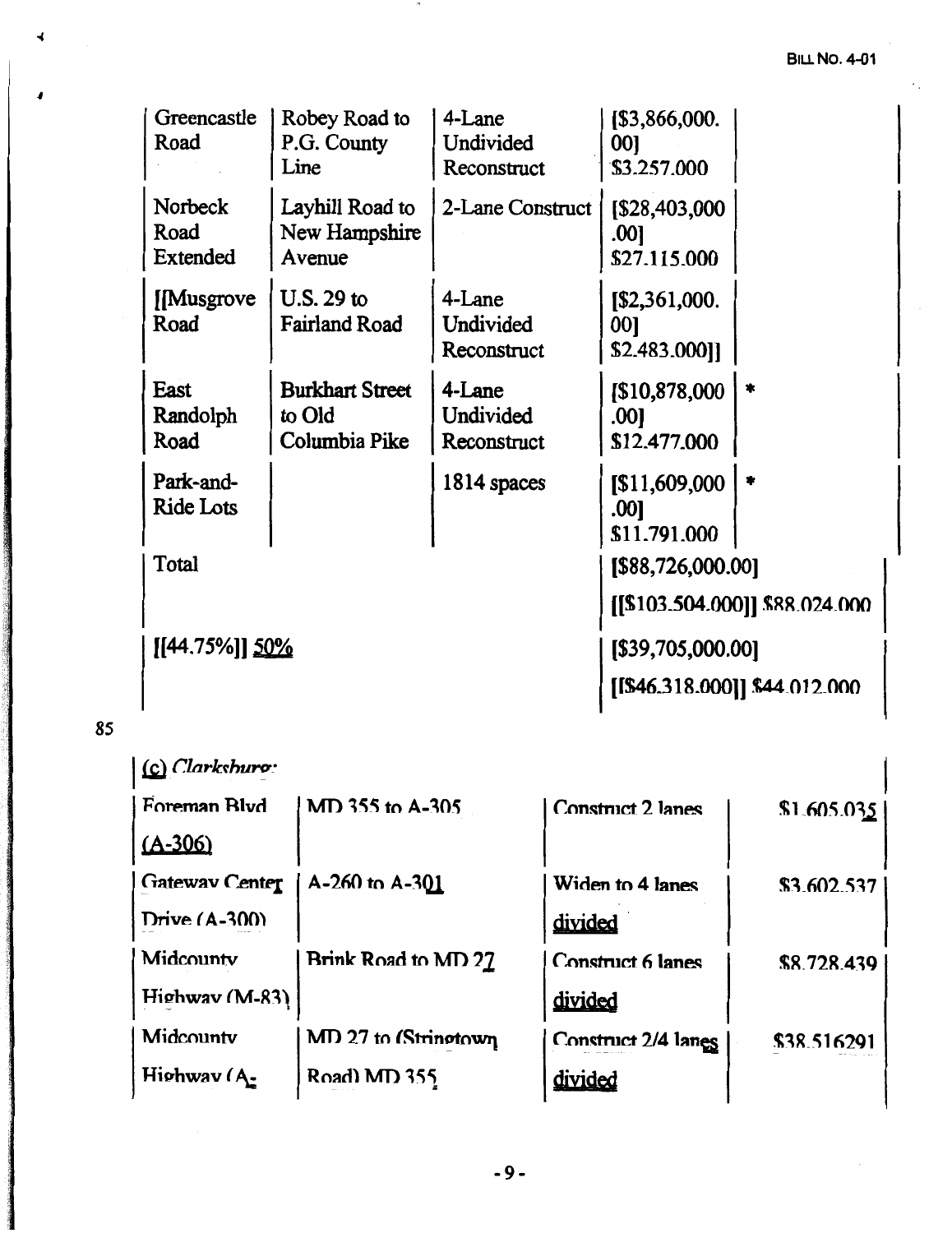| 305                              |                                                |                          |               |
|----------------------------------|------------------------------------------------|--------------------------|---------------|
| Newcut Road                      | MD 121 to MD 27                                | Construct 2/4 lanes      | \$36.576.638  |
| $(A - 302)$                      |                                                | divided                  |               |
| Observation                      | MD 355 to Germantown                           | <b>Construct 4 lanes</b> | \$21.971.391  |
| Drive $(A-19)$                   | boundary                                       | divided                  |               |
| Old Frederick                    | Through town center                            | <b>Construct 2 lanes</b> | \$2.675.814   |
| Road $(B-1)$                     |                                                |                          |               |
| Shawnee Lane                     | <b>Gateway Center Drive (A-1)</b>              | Widen to 4 lanes         | \$8.121.588   |
| <u>(A-301)</u>                   | 300) to MD 355(A-251)                          | divided                  |               |
| Stringtown Road   I-270 to A-305 |                                                | <b>Construct 4 lanes</b> | \$10,889,280  |
| $(A - 260)$                      |                                                | divided                  |               |
| Park & Ride                      |                                                | 155 snaces               | \$1.054.899   |
| <u>Spaces</u>                    |                                                |                          |               |
| <b>Total</b>                     |                                                |                          | \$133.741.910 |
| <u>50%</u>                       |                                                |                          | \$66.870.955  |
| 52-59.                           | Methodology to determine impact tax districts. |                          |               |
|                                  |                                                |                          |               |

87 88 89 90 91 92 93 94 95 96 (a) Impact tax districts are those planning policy areas, or combinations of planning policy area, in which existing and approved development is at or above the staging ceiling as defined by the Annual Growth Policy. Where existing development is at or above the staging ceiling, no further development can occur in the planning policy area without violating the adequate public facilities ordinance transportation standards, unless the staging ceiling is raised. The staging ceiling can be raised by the addition of major improvements beyond those that are programmed. The addition of these unprogrammed improvements will raise the

86